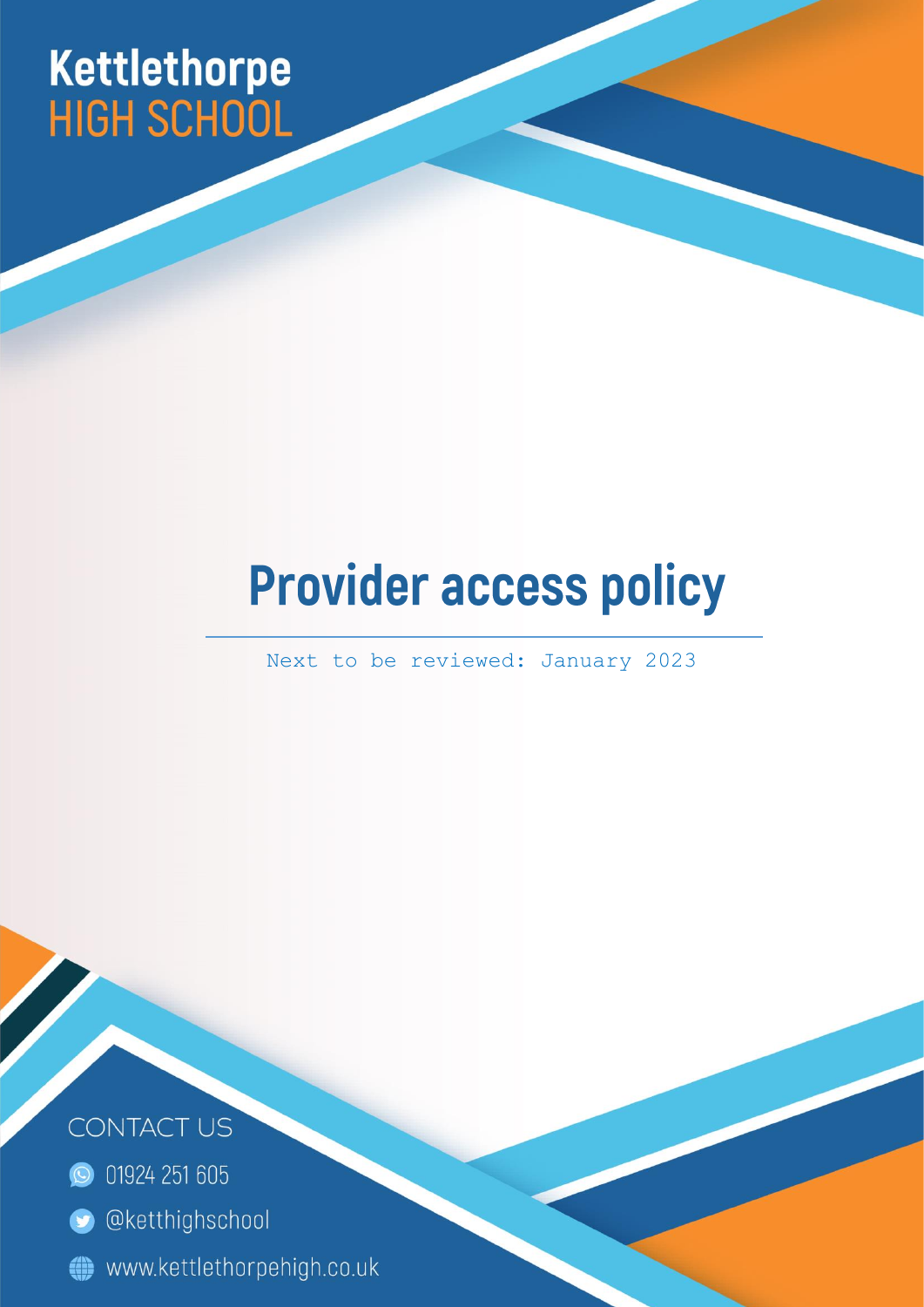#### Contents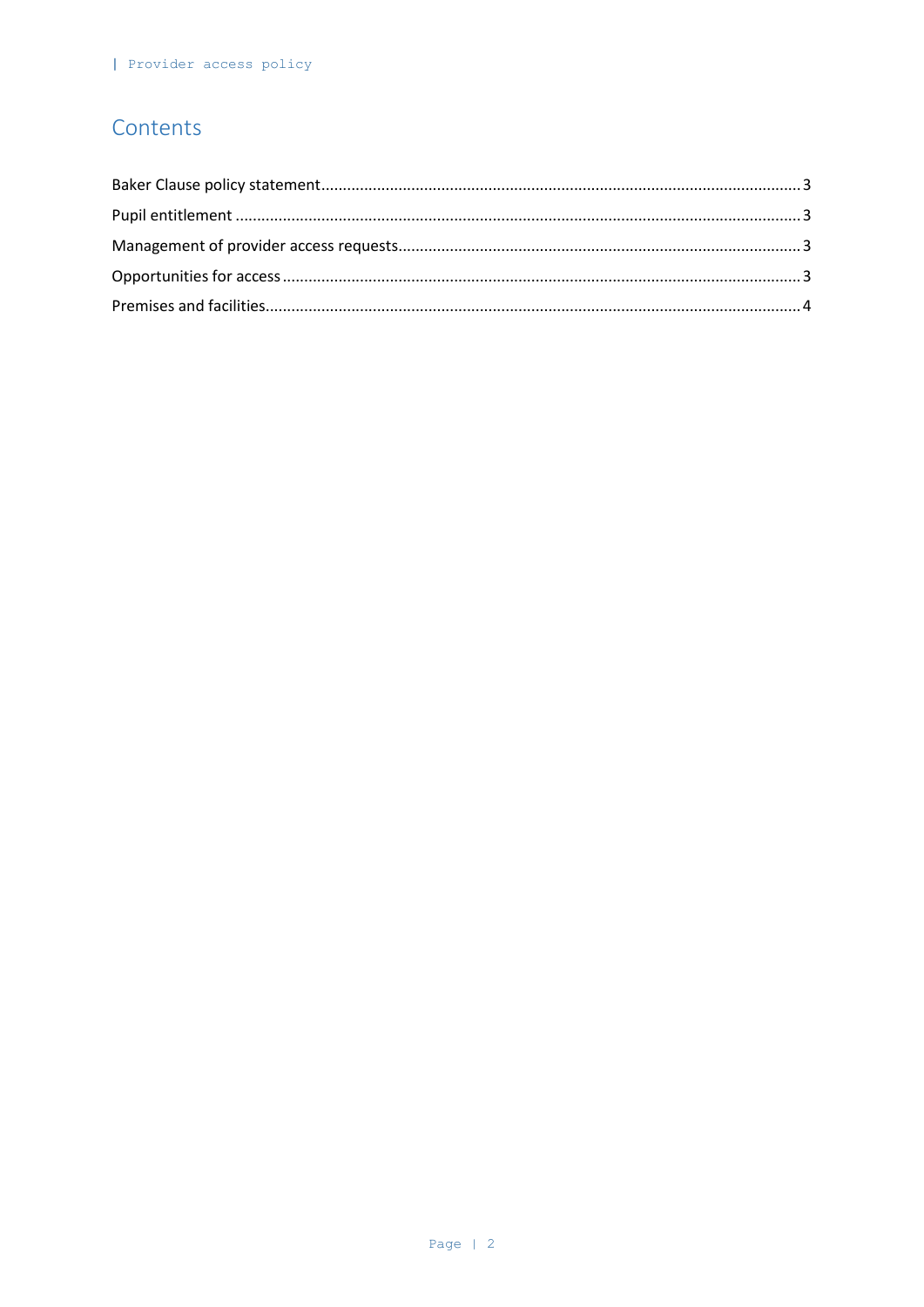#### <span id="page-2-0"></span>Baker Clause policy statement

As part of our commitment to informing our pupils of the full range of learning and training pathways on offer to them, we will consider requests from approved training, apprenticeship and vocational education providers to speak to pupils.

This policy statement sets out the school's arrangements for managing the access of providers to pupils at the school for the purposes of giving them information about the provider's education or training offer. This complies with the school's legal obligations under Section 42B of the Education Act 1997.

#### <span id="page-2-1"></span>Pupil entitlement

Pupils in Years 8-11 are entitled:

- To find out about technical education qualifications and apprenticeships opportunities, as part of a careers programme which provides information on the full range of education and training options available at each transition point.
- To hear from a range of local providers about the opportunities they offer, including technical education and apprenticeships – through options evenings, assemblies, group discussions and taster events.
- $\cdot$  To understand how to make applications for the full range of academic and technical courses.

#### <span id="page-2-2"></span>Management of provider access requests

A provider wishing to request access should contact Janet Sharkey, Head of Careers Education, on 01924 251605 or by email: [jsharkey@kettlethorpe.wakefield.sch.uk](mailto:jsharkey@kettlethorpe.wakefield.sch.uk)

### <span id="page-2-3"></span>Opportunities for access

A number of events, integrated into the school careers programme, will offer providers an opportunity to come into school to speak to pupils and/or their parents: The events are often planned well in advance so providers should contact us early in the academic year to be involved in our planning. Details of our strategic plan and our planning for the academic year is available on the school website.

If you are a provider for pupils, you will have opportunities to access pupils through assemblies, consultation evening, careers fairs and additional drop-down days which are planned each year.